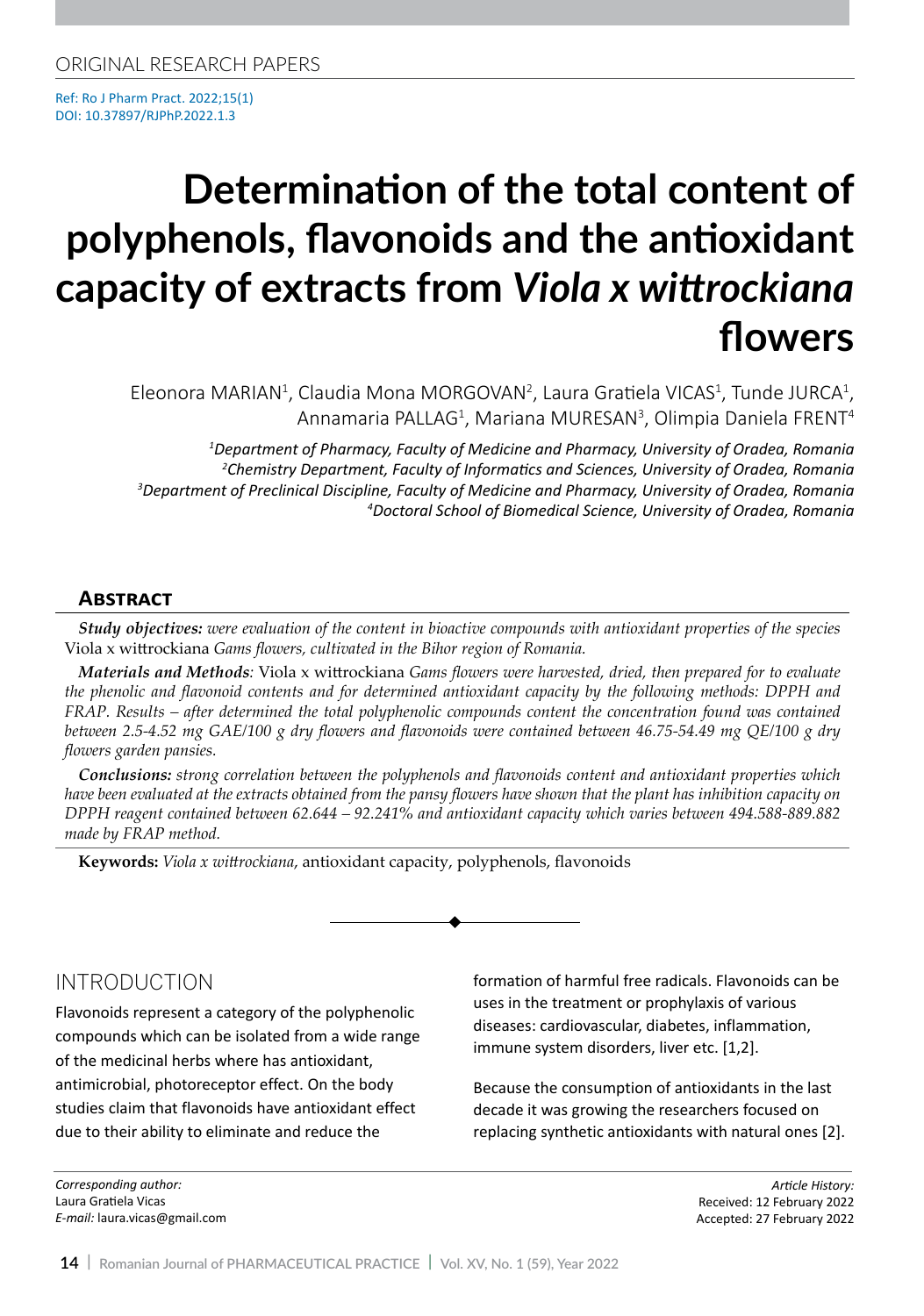Of all sources of natural antioxidants, the garden pansy *Viola x wittrockiana* Gams has been analyzed in this paper as a source of antioxidants although it is not considered a medicinal herb. The flowers of Viola x wittrockiana Gams herb in present are used in food and especially in pastry for decorating food dishes [3].

The garden pansy is a hybrid plant which involves three Viola species: *Viola tricolor L., Viola altaica L. and Viola lutea L.* and the taxonomic hierarchy of the plant is: kingdom Plantae, subkingdom Cormobionta, division Magnoliophyta, class Magnoliatae, subclass Dilleniidae, order Violales, family Violaceae, genus Viola [4,5]. All varieties of pansies are grown widely as ornamental plants. Because garden pansies were crossed with the wild pansy – *Viola tricolor* it is considered that *Viola x wittrockiana* Gams would have antioxidant activity [2].

Wild pansy - *Viola tricolor L* is a widespread plant in Europe and western Asia and has been used over time for treating various skin desease (dermatoses and eczema), for treating children urticaria and internal for the treatment of superior respiratory tract disorders, as an expectorant, diuretic and depurative [2,4,6].

In Romania, there are over 30 species of Viola of which we set out to study the species of *Viola x wittrockiana*  Gams with different color of the petals to observe the total content of polyphenols and flavonoids, as well as theis antioxidant capacity.

# Materials and Methods

### **1. Materials**

Reagents: ethanol, sodium carbonate and sodium nitrite were purchased from Promochem, LGC Standards GmbH (Wesel, Germany), quercetin, gallic acid, 6-hydroxy-2,5,7,8-tetramethylchromane-2-carboxylic acid (Trolox), 2,2-diphenyl-1-picrylhydrazyl, aluminiu chloride and sodium hydroxide were purchased from Sigma Aldrich Co (Missouri, USA), Folin-Ciocâlteu reagent, 2,4,6-tris(2-pyridyl)-s-triazine (TPTZ) and potassium persulfate were purchased from Merck (Darmstadt, Germany), bidistilled water was obtained at Milli-Q system Millipore, Bedford (MA, USA). All reagents used in the research had analytical purity.

Equipment: UV-VIS spectrophotometer T70+ (PG Instruments Ltd, Lutterworth, Great Britain), analytical balance type Kern ABT 220-5DNM (Kern and Sohn GmbH, Balingen, Germany), IKA VORTEX stirrer 0-2500 rpm (Werke GmbH and Co. KG, Straufen, Germany),

rotary evaporators Heidolph Hei-VAP Precision-Platinum 3 (Heidolph Instruments Gmbh &Co. KG, Schwabach, Germany).

# **2. Methods**

# **2.1. Preparing the herbal alcoholic extracts from**  *Viola x wittrockiana* **Gams**

Plant material (dry flos) that was used in this study *Viola x wittrockiana* Gams was purchased from independent producers from Bihor County. Extraction of active principles was made with the Soxhlet device because it is an easy, convenient and very efficient process to extract the active principles from herb plants of pansy. Concentration of the extract obtained was performed using a rotavapor under the following working conditions: temperature 40oC, speed 80 rpm and pressure 200 mBar until a uniform and thin liquid film is obtained on the balloon walls. This film was then taken over with 4 mL ethanol so that the solution obtained has a concentration of 1 g/mL [7]. The extracts flowers samples were note with: E1-flowers of yellow color, E2-flowers of burgundy color, E3-flowers of purple color.

# **2.2. Determination of the active principles from ethanolic extract of** *Viola x wittrockiana* **Gams**

### **2.2.1. Determination of the total polyphenolic compounds content**

Total plyphenolic contents were determined by using the Folin-Ciocalteu reagent, method requiring an alkaline reaction medium. 0.1 mL plant extract was mixed with 1.75 mL bidistilled water, 0.2 mL Folin-Ciocalteu reagent (dilution 1:10, v/v), 1mL of 15% Na2CO3 solution and then the mixture was incubated in the dark and at room temperature for 120 minutes. The absorbance was read at 765 nm using a spectrophotometer UV-VIS.

The equation of the calibration curve for gallic acid is:

 $y = 0.0135x + 0.0832, R^2 = 0.9963(1)$ 

where:

x - the gallic acid equivalent (mg GAE/mL)

y - the absorbance recorded at 765 nm

For the determination as accurate the experiment was performed in triplicate and the results were expressed as mean  $\pm$  SD (standard deviation).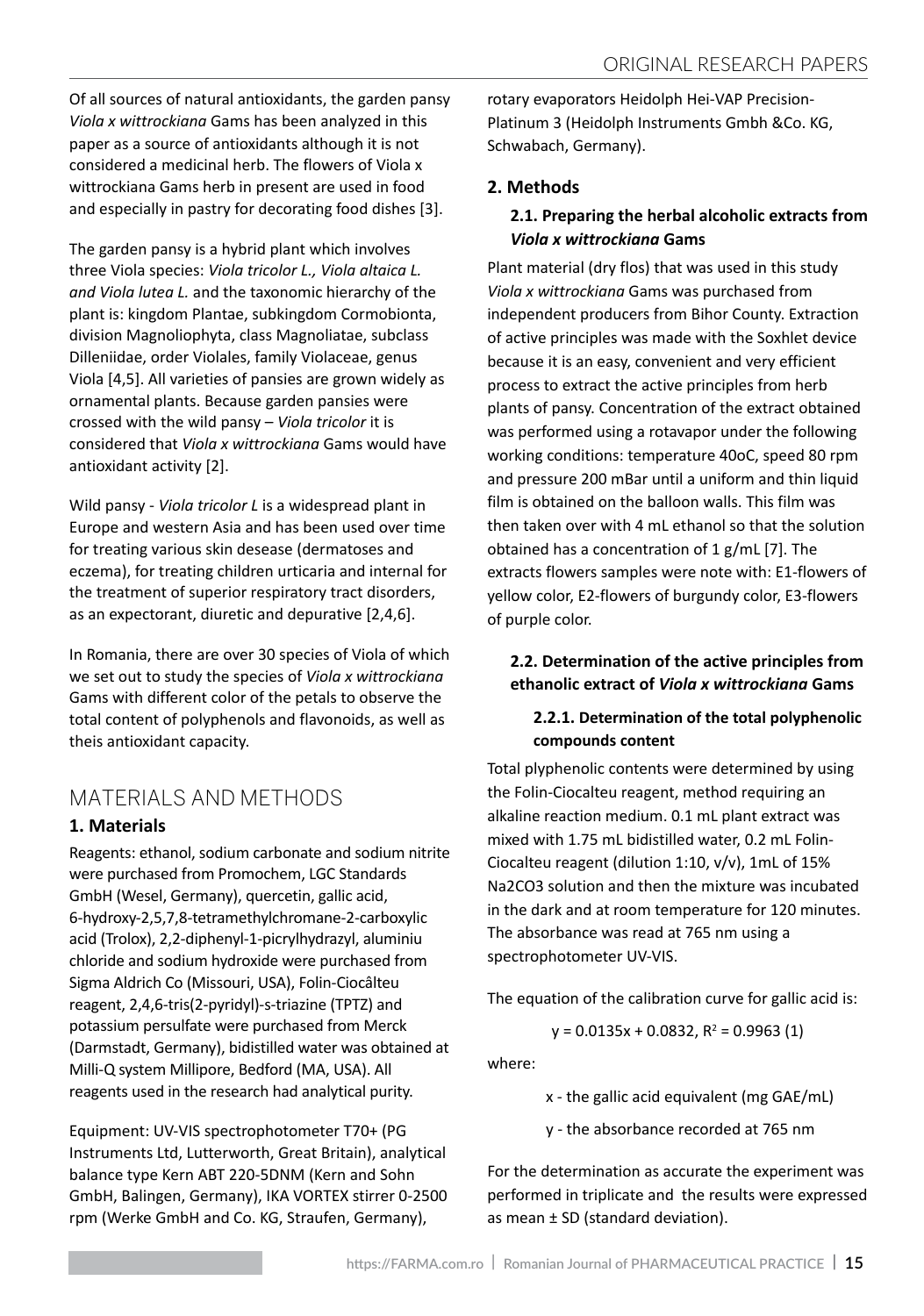#### **2.2.2. Determination of total flavonoids compounds content**

The total flavonoids content was determined using a colorimetric method so: over 1 mL plant extract was added 4 mL bidistilled water and 0.3 mL of 5% NaNO2. The content of the volumetric flask was shaken and left to stand in rest, in the dark for 5 minutes, then were added 0.3 mL of 10% AlCl3 and was left to stend in rest for 6 minutes. So AlCl3 formed a complex compound with the carbonyl groups of flavonoids. Finally, 2 mL of the NaOH (1M) solution was added to the volumetric flask, then was completed with bidistilled water to the 10 mL and the content was energetically mixed. The mixture was hold at room temperature for 30 minutes, than was read the absorbance at 510 nm using a UV-VIS spectrophotometer. Also was prepared a blank to which no pansy extract has been added [8-10].

The total flavonoids content was determined after tracing the calibration curve for standard of quercetin:

$$
y=0.8259x - 0.0028(2)
$$

where:

y – the quercetin absorbance recorded at 510 nm,

 $x$  – the quercetin concentration expressed as mg quercetin equivalent (mg QE/mL)

The experiment was performed in triplicate and the results were expressed as average value, mg quercetin equivalent/100 g pansy dry flos (mg QE/100g dried pansy flowers)  $\pm$  SD (standard deviation). The results are presented in Table 2.

#### **2.2.3. Assessing the antioxidant capacity of the ethanolic extracts of Viola wittrockiana Gams 2.2.3.1. DPPH method**

DPPH technique, that uses 2,2-diphenyl-1 picrylhydrazyl as a reagent, is the method by which the capacity of active compounds, extracted from plant products can be measured, to fight free radicals or compounds that can release hydrogen ions. The reagent used is a radical reagent whose color changes from deep purple in solution, to pale yellow or colorless when neutralized by flavonoids contained in ethanolic plant extracts [8, 11]. 2.9 mL from blank was added in a test tube over 0.1 mL plant extract. The content of a test tube was mixed with the vortex, kept in the dark for 15 minutes at room temperature, then for to find the concentration of the remaining DPPH radical was measured the absorbance against blank at

517 nm using UV-VIS spectrophotometer. All determinations were performed in triplicate and the results were expressed as average ± SD.

The inhibition capacity on DPPH radicals is expressed as scavenging capacity (%) and was calculated by equation (3):

inhibition capacity (%)= $A<sub>blanc</sub>-A<sub>sample</sub>/A<sub>blanc</sub> ·100 (3)$ where:

 $A<sub>hlanc</sub>$  – the blanc absorbance (DPPH reagent dissolved in ethanol) read at 517 nm ( $t = 0$  minutes);

 $A_{sample}$  – the sample absorbance (sample with DPPH) read at 517 nm ( $t = 15$  minutes).

# **2.2.3.2. FRAP method (Ferric Reducing Antioxidant Power)**

The FRAP assay was made in accordance with the procedure described by Vicas L. et al. with some modifications [12].

The FRAP assay is a method of determination antioxidant capacity of various compounds from plant products which is based on the reduction reaction of the ferric tripyridyltriazine (Fe(III)-TPTZ) complex to the ferrous tripyridyltriazine (Fe(II)-TPTZ) complex. The reaction requires a reducing agent and an acidic pH.

0.1 mL of ethanolic pansy extract was added into a test tube and mixed with 0.5 mL FRAP solution freshly prepared and 2 mL bidistilled water. The content was mixed with the vortex and kept in the dark for 60 minutes. The absorbance was measured at 595 nm, using UV-VIS spectrophotometer and the Trolox was used as the standard solution. All determinations were performed in triplicate and the results were expressed as average  $\pm$  SD.

Assessing the antioxidant capacity of the ethanolic pansy extracts by using the FRAP assay was calculated by equation (4):

$$
y = 0.0017 x + 0.0872 (4)
$$

where:

y – the sample absorbance read at 595 nm, expressed as u.a.

x – the Trolox concentration expressed as μmol Trolox equivalent/mL (μmol TE/mL)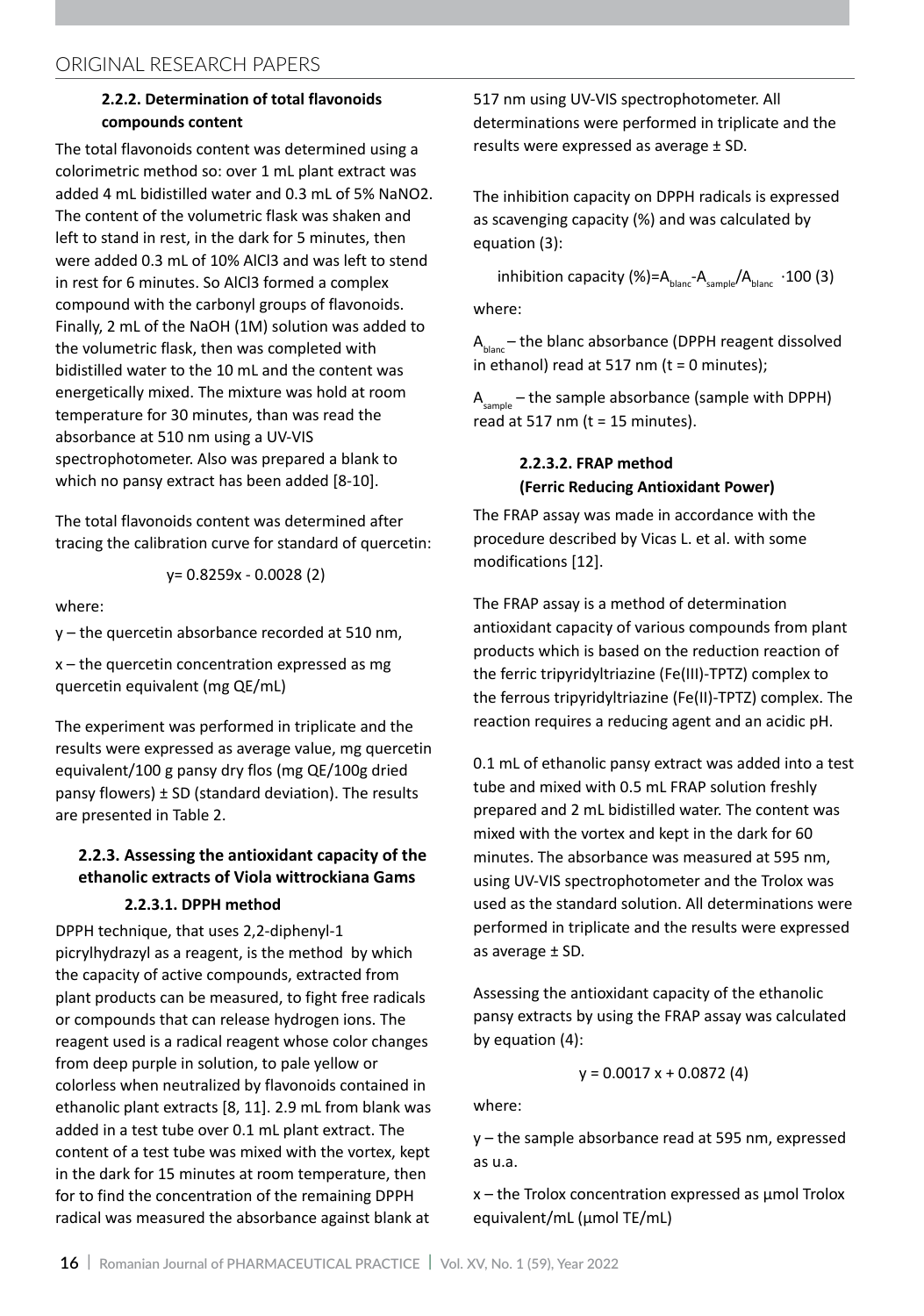# RESULTS AND DISCUSSIONS

# **1. Determination of the active principles in the ethanolic extract of** *Viola x wittrockiana*  **Gams**

In identifying the plant product of *Viola x wittrockiana* Gams, the literature was consulted [5,13]. The flowers of pansy of color burgundy, yellow and purple were harvested in June 2021, on a clear and warm day, at noon, when the plant was in the flowering period. After harvesting, the vegetable pansy product was washed with water several times, its impurities were removed, and then it was removed on a paper to dry. The plant product dried in a POL-EKO drying chamber at a temperature of 30-35°C for 24 hours. After drying, it was atomized, packed in a paper bag and stored in a dry place, away from dust and insects. Dried Viola x wittrockiana flowers can be stored in this way for a maximum of 1-2 years.

In order to obtain the alcoholic extract on which the subsequent determinations will be made, 4 grams of dried pansies flowers were weighed using an analytical balance. As an extraction solvent, ethanol was used because this solvent causes good yields to the extraction of polyphenols, that emerge from the difference in polarity and the power of the eluent, comparing ethanol with methanol and water [14].

# **1.1. Determination of the total polyphenol content**

The Folin-Ciocâlteu method is a colorimetric method widely used to identify the content of total polyphenols. This method uses Folin-Ciocâlteu reagent, which is a mixture of phosphomolybdate and phosphotungstenate that is added over the vegetable product previously treated with sodium carbonate. Initially, the phenolic hydroxyl groups react with sodium carbonate forming sodium phenolates, which then react with the Folin-Ciocâlteu reagent and form compounds that color the solution blue. The intensity of the blue color is even greater as the amount of sodium phenolate groups is greater [13,15]. The content of total polyphenols is expressed in mg GAE/g vegetable product using the calibration curve for gallic acid. Using equation (1) we have calculated the total content of polyphenols existing in the three types of pansy flowers and the results are shown in Table 1.

From the analysis of the obtained data, it can be concluded that the ethanolic extract of *Viola x wittrockiana* Gams has an appreciable content of total

#### *TABLE 1. Average total polyphenol content of pansy flower extracts*

| <b>Extract</b> | <b>Total polyphenol</b><br>content (mg GAE/g<br>dried pansy flowers) | Average of the total<br>polyphenol content<br>(mg GAE/g dried<br>pansy flowers) |
|----------------|----------------------------------------------------------------------|---------------------------------------------------------------------------------|
|                | 2.63                                                                 |                                                                                 |
| E1             | 2.67                                                                 | $2.65 \pm 0.02$                                                                 |
|                | 2.66                                                                 |                                                                                 |
|                | 4.49                                                                 |                                                                                 |
| E <sub>2</sub> | 4.52                                                                 | $4.52 \pm 0.03$                                                                 |
|                | 4.55                                                                 |                                                                                 |
|                | 4.48                                                                 |                                                                                 |
| E3             | 4.51                                                                 | $4.50 \pm 0.02$                                                                 |
|                | 4.52                                                                 |                                                                                 |

E1-flowers of yellow color, E2-flowers of burgundy, E3-flowers of purple color

polyphenols, the descending order being E2, E3 and E1. The results obtained are consistent with determinations by other researchers, who obtained the extracts by maceration method for 24 hours at 4°C, then centrifugation, concentration by evaporation and lyophilization [16].

### **1.1.1. Determination of total flavonoid content**

The method used to determine the total flavonoid content of pansy flowers is a colorimetric method based on the acid reaction of AlCl3 with the ketone group at position 4 of the heterocyclic ring C of quercetin or with the hydroxylic groups in the C3 positions of the heterocyclic ring C or the C5 of the aromatic ring A of quercetin, resulting colored complexes which can be determined in colorimetric (Figure 1) [17].

The calibration curve was obtained by plotting the absorbance of the standard quercetin solution against the concentration of the quercetin solutions and it was



*FIGURE 1. Chemical structure of quercetin*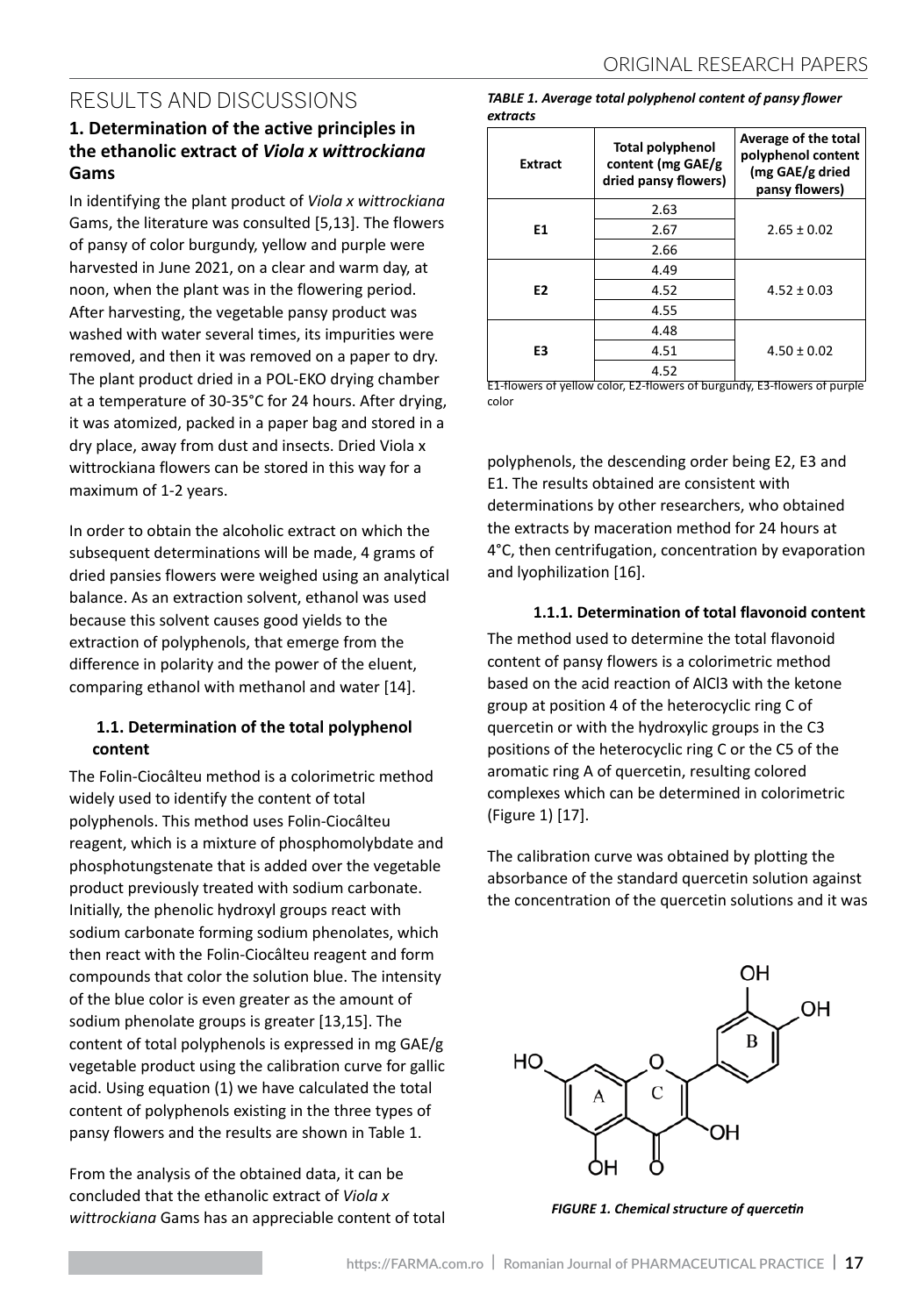*TABLE 2. Total flavonoid content of alcoholic extracts of pansy flowers*

| <b>Extract</b> | <b>Flavonoid content</b><br>( $mg \text{EQ}/100 \text{ g}$ dried<br>pansy flowers) | Average flavonoid<br>content<br>( $mg \text{EQ}/100 \text{ g}$ dried<br>pansy flowers) |
|----------------|------------------------------------------------------------------------------------|----------------------------------------------------------------------------------------|
|                | 47.52                                                                              |                                                                                        |
| E1             | 46.88                                                                              | $46.75 \pm 0.91$                                                                       |
|                | 45.84                                                                              |                                                                                        |
|                | 53.58                                                                              |                                                                                        |
| E <sub>2</sub> | 55.05                                                                              | $54.49 \pm 0.91$                                                                       |
|                | 54.85                                                                              |                                                                                        |
|                | 51.37                                                                              |                                                                                        |
| E3             | 49.55                                                                              | $51.01 \pm 1.11$                                                                       |
|                | 52.12                                                                              |                                                                                        |

E1-flowers of yellow color, E2-flowers of burgundy, E3-flowers of purple color

found that the variation was linear within the concentration range used. From the calibration curve we obtained the regression equation (2) for the standard solution of quercetin according to which we calculated the total concentration of flavonoids existing in the pansy extract (expressed as quercetin equivalent).

From the analysis of the data, we can conclude that the alcoholic extracts from the flowers of *Viola x wittrockiana* Gams have a high concentration of flavonoids (46.75 – 54.49 mg QE  $/$  100 g dried pansies flowers), the order being E2, E3 and E1. The obtained data are consistent with those provided by current studies of some researchers, 46.11 mg QE/g lyophilized extract of yellow pansies flowers, 45.35 mg QE/g lyophilized extract of violet pansies flowers and 35.79 mg QE/g lyophilized extract of yellow pansies flowers [16].

# **2. Determination of the antioxidant capacity of the ethanolic extract of** *Viola x wittrockiana*  **Gams**

Polyphenolic compounds are among the most widespread secondary metabolites present in higher plants where they accumulate mainly in leaves, barks, flowers and fruits. The concentration in phenolic compounds varies depending on: plant product, variety, species, environmental factors, plant development, time of harvest, processing and storage of plant material [18]. Free radicals such as superoxide anionic radicals (O2-), hydroxyl radical (HO-), alkoxyl radical (RO-), peroxyl radical (ROO-) play an indispensable role in the normal metabolism of an organism at the cellular level [19]. The loss of balance

between the levels of antioxidants and free radicals is characterized by oxidative stress that leads to the generation of various chronic diseases [20].

According to studies polyphenols generally possess a high antioxidant effect and are considered the most abundant compounds in the human diet protecting the body from the appearance of cardiovascular diseases, osteoporosis, diabetes, cancer etc. However, the antioxidant effect on herbal extracts has been observed to be influenced by the type and nature of the solvent used for extraction. This can be explained by the fact that most phytoconstituents, because they have different physicochemical properties and polarities, also have different solubility in certain types of solvents [21]. The antioxidant activity of extracts that is manifested by the ability to annihilate free radicals, for example O2- and Fe2+ ions, was highlighted in this paper using DPPH and FRAP methods [18,22-24].

# **2.1. Determination of antioxidant capacity by the DPPH method of** *Viola X wittrockiana* **Gams extracts**

Flavonoids and polyphenolic compounds present in the extract of the pansy plant are compounds that have antioxidant capacity and can neutralize free radicals. The evaluation of the *in vitro* antioxidant capacity of the extract obtained from the plant can be determined using the DPPH technique, using the reagent 2,2-diphenyl-1-picrylhydrazyl. Reactive oxygen species are involved in many pathological diseases, which is why flavonoids are compounds with antioxidant capacity and can fight against free radicals [25].

The antioxidant capacity of samples obtained from the pansy plant extracts have been expressed in % of inhibition of the DPPH radical and the results obtained from the DPPH method are presented in Table 3.

The data provided in Table 3 shows that the ethanolic extracts of the three types of flowers of pansy has the inhibition capacity of the DPPH reagent, in ascending order: E1, E3, E2. All extracts from pansy flowers have a high percentage of inhibition of the reagent DPPH, which demonstrates a good ability to neutralize free radicals, as recorded by other existing studies, between 65.151 – 96.188% [16]. These results are due to the presence in the plant of the high content in polyphenolic compounds, which have antioxidant activity [26,27].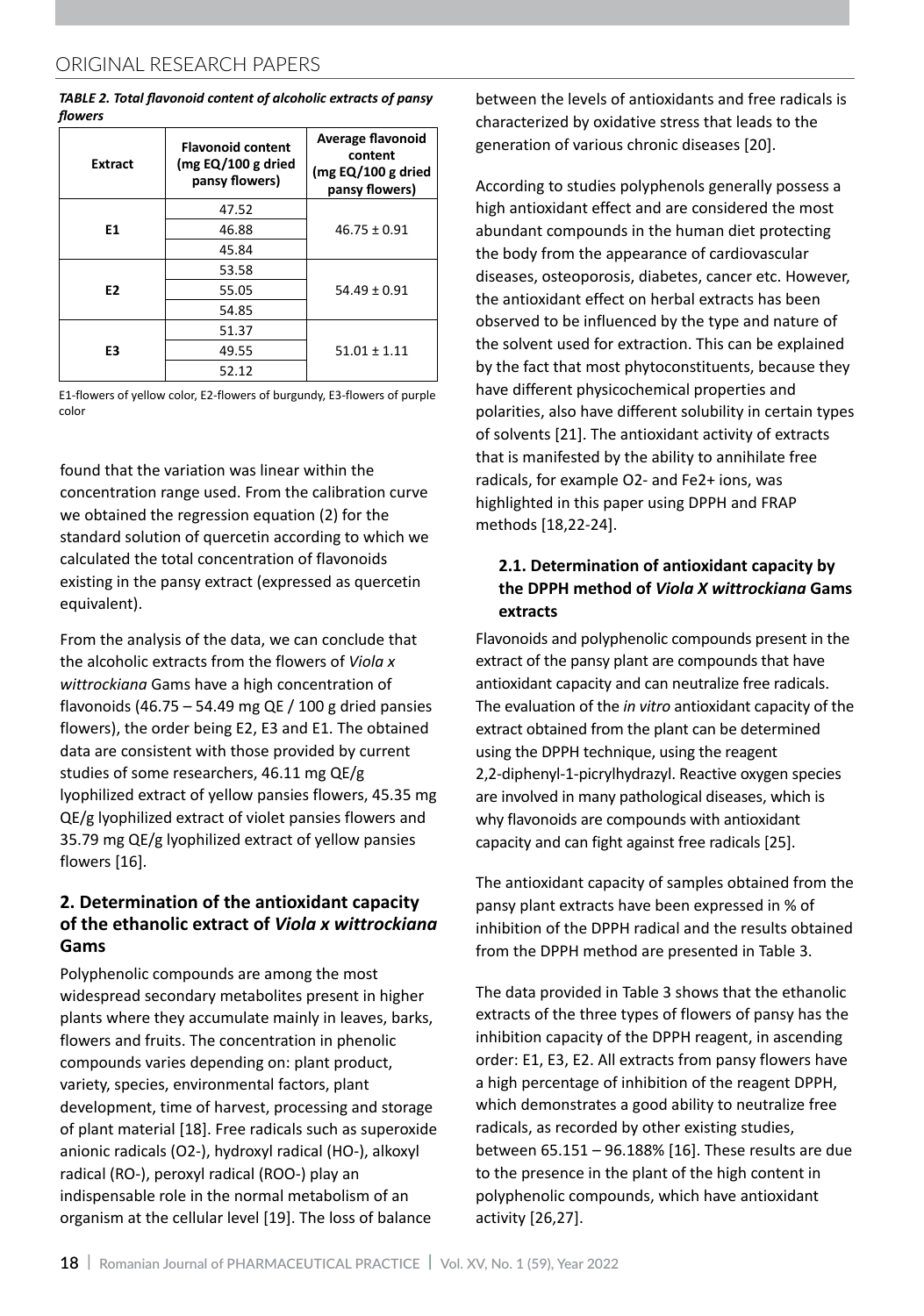*TABLE 3. DPPH results on ethanolic extracts from pansy flowers of different colors*

| <b>Extract</b> | <b>Blank</b><br>absorbance | Sample<br>absorbance | Percentage of<br>inhibition, % | Average of the<br>percentage of<br>inhibition ± SD, % |
|----------------|----------------------------|----------------------|--------------------------------|-------------------------------------------------------|
|                |                            | 0.265                | 61.925                         |                                                       |
| E1             | 0.696                      | 0.254                | 63.506                         | $62.644 \pm 0.862$                                    |
|                |                            | 0.261                | 62.500                         |                                                       |
|                |                            | 0.059                | 91.523                         |                                                       |
| E <sub>2</sub> | 0.696                      | 0.048                | 93.103                         | $92.241 \pm 0.862$                                    |
|                |                            | 0.055                | 92.098                         |                                                       |
|                |                            | 0.068                | 90.230                         |                                                       |
| E <sub>3</sub> | 0.696                      | 0.071                | 89.799                         | 89.751±0.527                                          |
|                |                            | 0.075                | 89.224                         |                                                       |

E1-flowers of yellow color, E2-flowers of burgundy, E3-flowers of purple colo

In other words, the capture capacity of radicals is directly related to the donation capacity of the hydrogen atom of a compound and is not correlated only with redox potentials [28].

# **2.2.Determination of the antioxidant capacity by the FRAP method of** *Viola X wittrockiana*  **Gams extracts**

FRAP assay is a simple spectophotometric method which is based on the ability of pansy extract to reduce Fe3+ at Fe2+. This happens in an acidic environment when in the presence of tripyridyltriazine (TPTZ) it takes place reduction of the ferric tripyridyltriazine complex at the ferrous form tripyridyltriazine [8,29].

Table 4 shows the results obtained for the determination of the antioxidant capacity of the

|         | TABLE 4. Total flavonoid content of alcoholic extracts of pansy |  |  |
|---------|-----------------------------------------------------------------|--|--|
| flowers |                                                                 |  |  |

| <b>Extract</b> | Sample<br>concentration<br>(umol TE/100 mL<br>extract) | Mean sample<br>concentration<br>(umol TE/100 mL<br>$extract$ ) $\pm$ SD |
|----------------|--------------------------------------------------------|-------------------------------------------------------------------------|
|                | 489.882                                                |                                                                         |
| E1             | 496.353                                                | $494.588 \pm 4.706$                                                     |
|                | 497.529                                                |                                                                         |
|                | 891.647                                                |                                                                         |
| E <sub>2</sub> | 888.706                                                | 889.882 + 1.176                                                         |
|                | 889.294                                                |                                                                         |
|                | 686.941                                                |                                                                         |
| E3             | 688.706                                                | 689.882 ± 4.118                                                         |
|                | 694.000                                                |                                                                         |

E1-flowers of yellow color, E2-flowers of burgundy, E3-flowers of purple color

ethanolic extracts from the pansy flowers by the FRAP method.

The data provided in Table 4 shows that the ethanolic extracts from the flowers of *Viola x wittrockiana* Gams have antioxidant capacity that decreases in the order: E2, E3, E1. It can also be noted that, regardless of the method that is applied for the determination of antioxidant capacity (DPPH, FRAP), the descending order of ethanolic extracts from pansy flowers of different colors is the same: burgundy, purple, yellow. This conclusion was reached also by other researchers, even though they used other methods for the

extraction of active principles. Reported results were 503.60 μmolTE/mL extract – yellow pansies flowers, 953.30 μmol TE/mL extract –burgundy pansy flowers and 758.66 μmol TE/mL extract –violet pansy flowers [16].

# Conclusions

In this paper, *Viola x wittrockiana* Gams flowers of different colors were studied, both in terms of content in polyphenols, flavonoids, and antioxidant capacity, and it was observed that the ethanolic extracts of *Viola x wittrockiana* Gams have a high content of total polyphenols and flavonoids that vary depending on the color of the flowers. Thus, the largest amount of total polyphenols and the greatest amount of flavonoids are contained in the extracts obtained from the burgundy blossoms, followed by the purple ones and then the yellow ones. From the determination of the antioxidant capacity by the two methods DPPH and FRAP it could be observed that the greatest antioxidant capacity is held by the extracts from the burgundy flowers, followed by the purple ones and then the yellow ones.

Due to the antioxidant effect, polyphenols can be used as bioactive compounds with antioxidant effect, because they can be absorbed from consumed foods. Based on these characteristics of polyphenols and from the significant content in phenolic compounds of *Viola x wittrokiana* Gams flowers, we can consider that this plant product can be used as a source of micronutrients in the formulas of food supplements.

> *Conflict of interest:* none declared *Financial support:* none declared